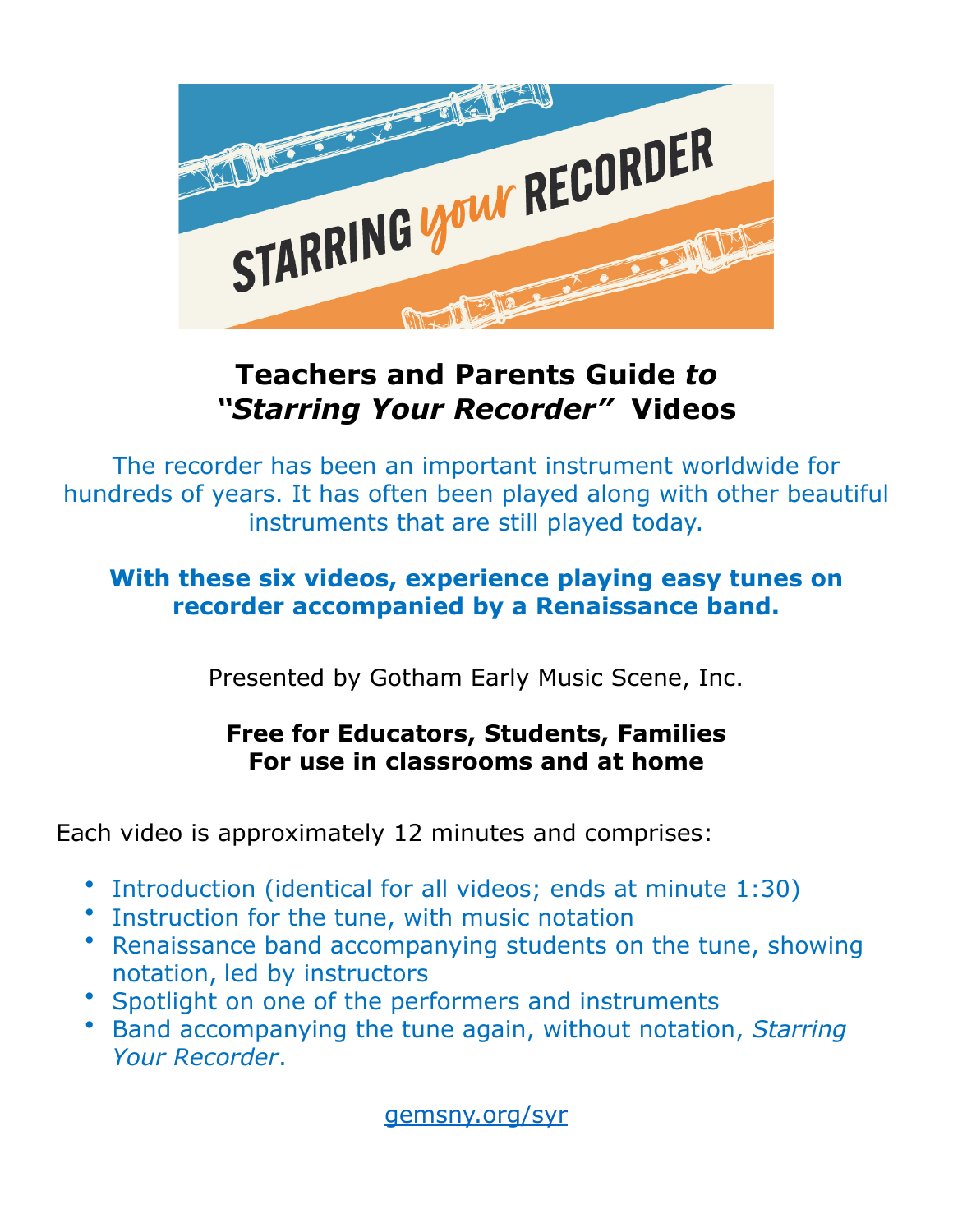# TUNES, NOTES, FEATURES, AND PERFORMER SPOTLIGHTS FOR EACH VIDEO

| <b>Tunes</b>                                          | <b>Notes used Features</b> |                                                                                                                                                                                                                                                                      | <b>Spotlight Performer/Instrument</b>                                                                                                                                                                                                                                        |
|-------------------------------------------------------|----------------------------|----------------------------------------------------------------------------------------------------------------------------------------------------------------------------------------------------------------------------------------------------------------------|------------------------------------------------------------------------------------------------------------------------------------------------------------------------------------------------------------------------------------------------------------------------------|
| Video 1:<br>Au clair de la<br>lune                    | GAB                        | Simple French folk song, familiar to<br>many classes.<br>AABA form. Students play A<br>sections.                                                                                                                                                                     | Daphna Mor demonstrates different<br>sizes of recorders and performs<br>"Boffons" by Jacob Van Eyck, Dutch<br>composer of the 17th century.                                                                                                                                  |
| Video 2:<br><b>Branles</b><br>(pronounced<br>"Brall") | GABC                       | Renaissance dance, strong<br>rhythms.<br>Composed by Claude Gervaise, a<br>16 <sup>th</sup> century French composer.                                                                                                                                                 | <b>Paul Holmes Morton talks about</b><br>playing the lute and performs a<br>prelude by John Dowland, an<br>Elizabethan English composer.                                                                                                                                     |
| Video 3:<br>Welsh<br>Lullaby                          | GAB                        | Simple and familiar to many<br>classes. Lyrical tune.<br>Found in some method books as<br>"Gently Sleep".                                                                                                                                                            | Patricia Ann Neely talks about the<br>viola da gamba and performs<br>variations above a recurring base line<br>by Diego Ortiz, 16th century Spanish<br>composer. Accompanied on lute by<br>Paul Holmes Morton.                                                               |
| Video 4:<br>Dance of<br><b>Hercules</b>               | GABCF#                     | Renaissance Dance, strong<br>rhythms.                                                                                                                                                                                                                                | Michael Roberts, Music Teacher,<br>talks about teaching recorder.                                                                                                                                                                                                            |
| Video 5:<br>Chinese Folk<br>Song                      | GABE                       | Minor mode, familiar to many<br>classes.<br>Found in some method books as<br>"Boat Song".                                                                                                                                                                            | <b>Jianpeng Feng</b> talks about playing<br>many percussion instruments and<br>plays a solo called "Rolling Walnuts"<br>on the Chinese thin drum.                                                                                                                            |
| Video 6:<br>Singing<br>Together on<br>the Mountain    | GABCE                      | A famous Spanish song from the<br>Middle Ages, from "Libre Vermell<br>(Red Book) of Monserrat". Original<br>words are "Cuncti Simus<br>Concanientes".<br>Includes syncopation and drones.<br>AABA form. Students play tune on<br>A sections and drone on B sections. | Recorder ensemble of 13 young<br>people from the Netherlands, The<br>Royal Wind Music, performs a<br>Galliard by Innocentio Alberti, an<br>Italian composer of the 16th century.<br>Recorded in 2013 by WQXR at the<br>Greene Space in New York City. Used<br>by permission. |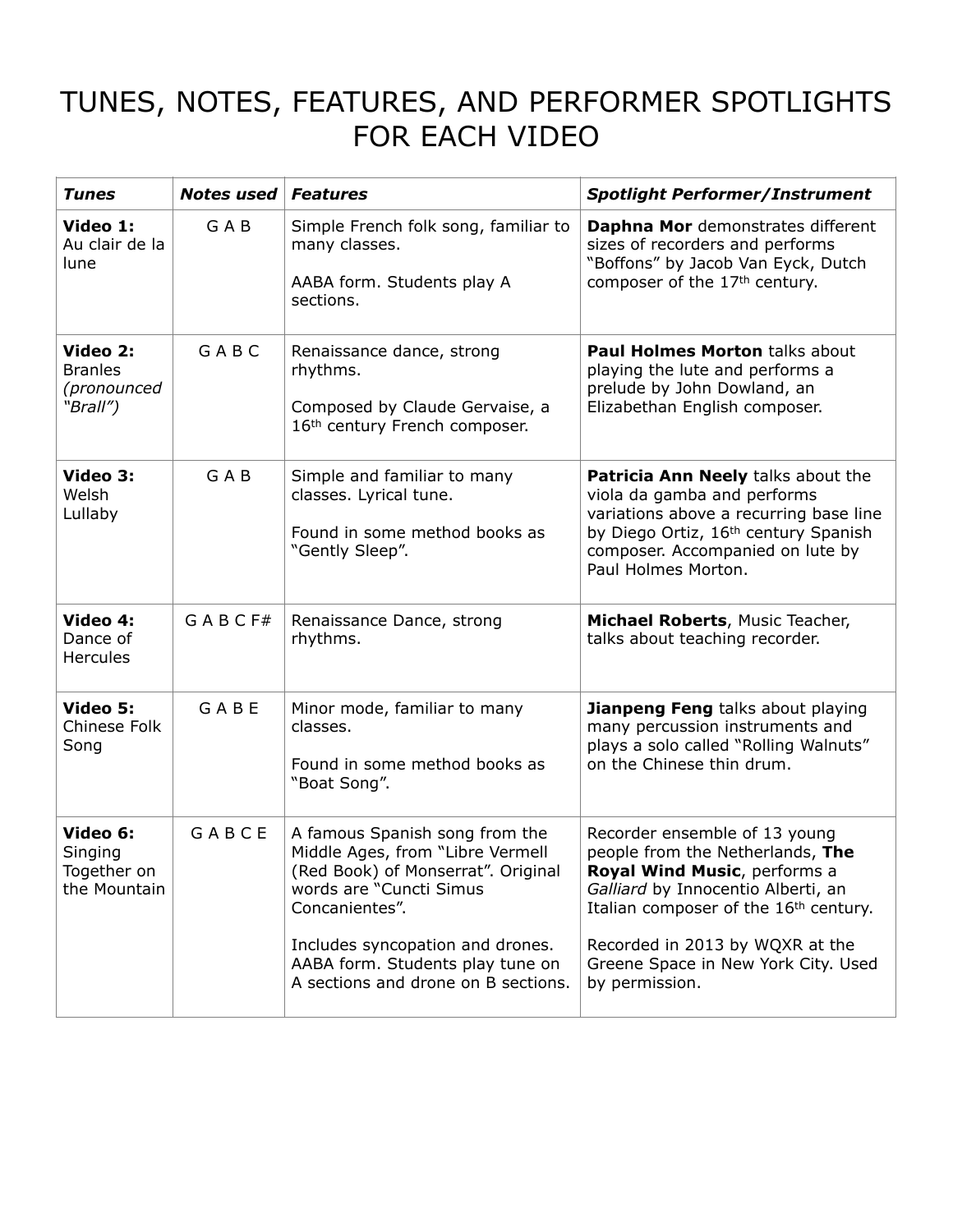# **Useful Links for Early Music and Instruments**

| <b>Early Music America</b>               | www.earlymusicamerica.org    |
|------------------------------------------|------------------------------|
| American Recorder Society                | www.americanrecorder.org     |
| Viola da Gamba Society of America        | www.vdgsa.org                |
| Lute Society of America                  | www.lutesocietyofamerica.org |
| <b>Other Links on Recorder Education</b> |                              |
| <b>American Recorder Society</b>         | www.americanrecorder.org     |
|                                          |                              |

S'Cool Sounds WWW.scoolsounds.org

Scroll down for YouTube links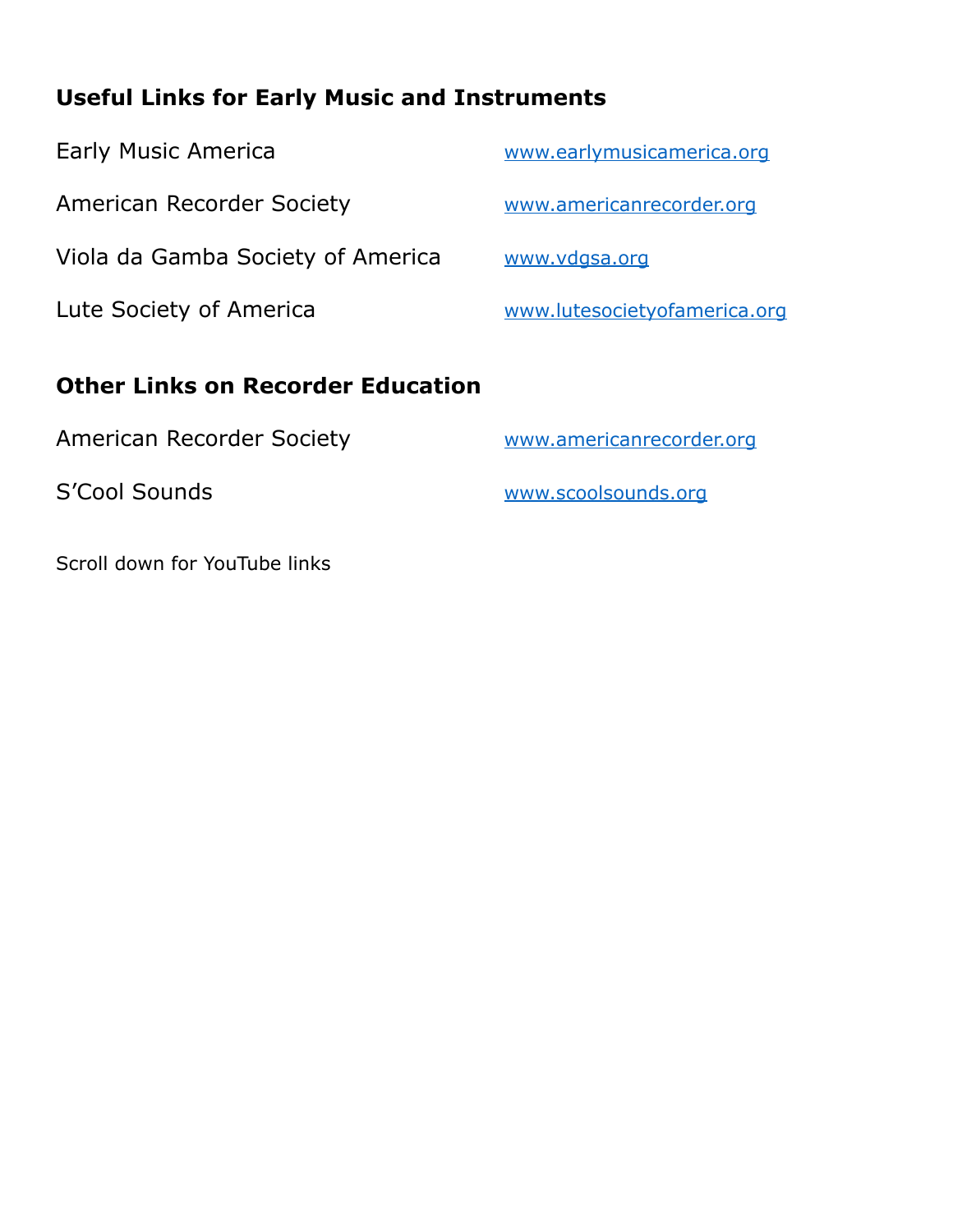## Produced by Gotham Early Music Scene, Inc. [GEMSNY.org](http://www.GEMSNY.org)

Executive Director: Gene Murrow Director of Education and Concert Production: John Thiessen Director of Marketing: Naomi Morse

Series creator: Judith Klotz Editor: Janet Shapiro, Brandenburg Productions, Inc.

*GEMS is a non-profit corporation that supports and promotes the artists and organizations in New York devoted to early music — the music of the Medieval, Renaissance, Baroque, and early Classical periods. Education and outreach are part of its mission and activities.* 

Music Director: Daphna Mor Consultant and Instructor: Michael Roberts

Renaissance Band Members: Jianpeng Feng, Percussion Paul Homes Morton, Lute Patricia Ann Neely, Viola da Gamba

Videographer: Erik Ryding [quillmusic.com](http://quillmusic.com) assisted by Dennis Cembalo and Christina Conroy Sound Director: Robert Anderson [andersonsoundrecording.com](http://andersonsoundrecording.com) 

Filmed at Klavierhaus, NYC [klavierhaus.com](http://klavierhaus.com)

This program was made possible in part by The Shuttered Venue Operators Grant (SVOG) program established by the United States Congress in the American Rescue Plan Act (Public Law No. 117-2).

Our thanks to:

Brandenburg Productions, Inc. Klavierhaus [klavierhaus.com](http://klavierhaus.com) Radio station WQXR FM, New York [WQXR.org](http://WQXR.org) Royal Wind Music [royalwindmusic.org](http://royalwindmusic.org) S'Cool Sounds, Nina Stern, Artistic Director E. Sueta Music Publications Sean Keepers, logo designer Brian Key, accompaniment arrangements Jennifer Farley Smith Lisa Terry Simone Dinnerstein